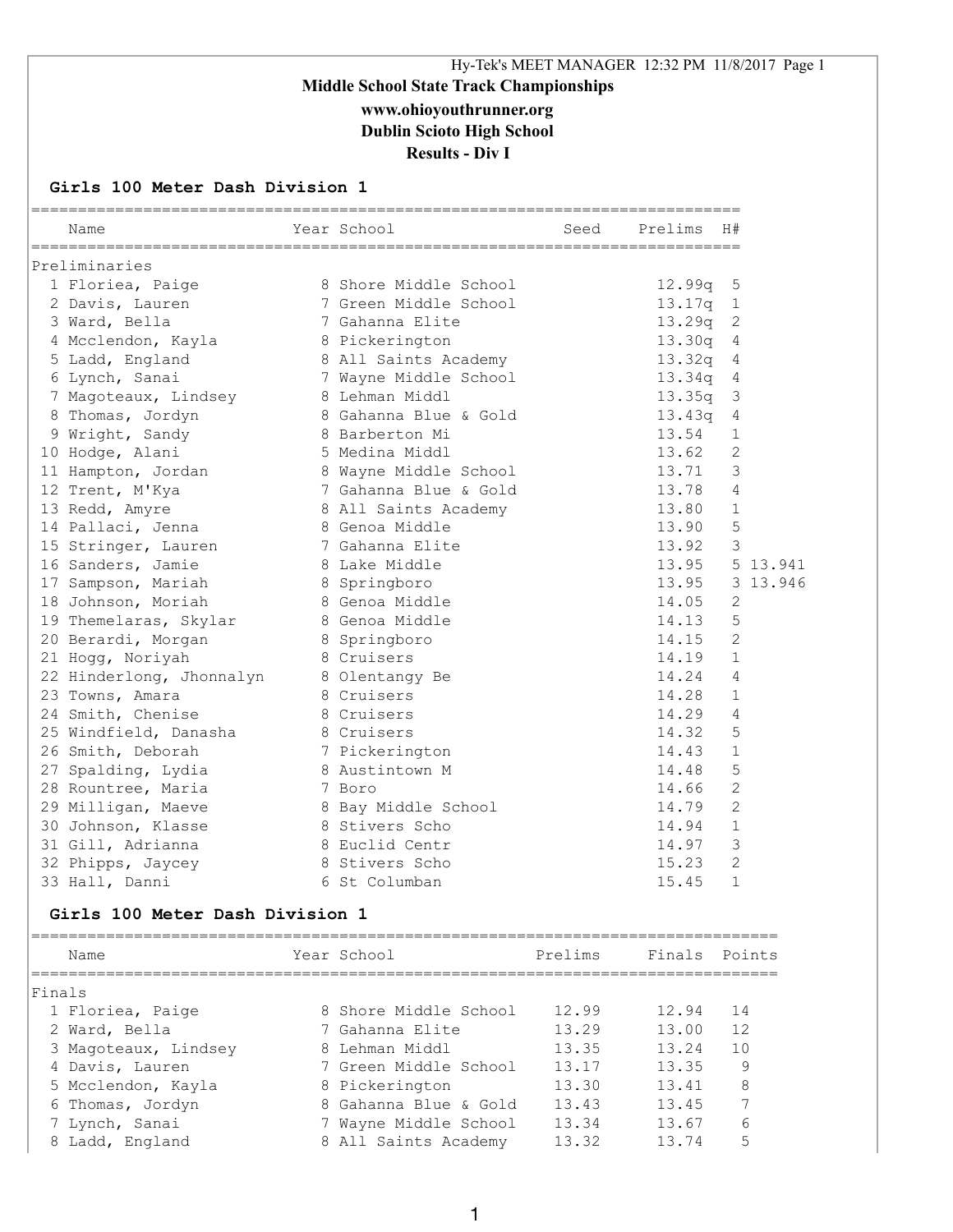### **Girls 200 Meter Dash Division 1**

| Name                                | Year School                                          | Seed | Prelims H#            |                         |
|-------------------------------------|------------------------------------------------------|------|-----------------------|-------------------------|
| Preliminaries                       |                                                      |      |                       |                         |
| 1 Floriea, Paige                    | 8 Shore Middle School                                |      | 26.39q                | $\mathbf{1}$            |
| 2 Bradley, Joi                      | 8 Gahanna Elite                                      |      | $27.32q$ 1            |                         |
| 3 Essilfie, Jasmine                 | 8 Pickerington                                       |      | $27.33q$ 3            |                         |
| 4 Magoteaux, Lindsey 3 Lehman Middl |                                                      |      | 27.36q                | $\overline{\mathbf{3}}$ |
| 5 Davis, Lauren                     | 7 Green Middle School                                |      | 27.39q                | $\overline{\mathbf{3}}$ |
| 6 Fenske, Ava                       | 8 Riverside                                          |      | 27.53q                | $\mathbf{1}$            |
| 7 Ladd, England                     | 8 All Saints Academy                                 |      | 27.92q                | $\mathcal{S}$           |
| 8 Hurst, Mia                        | 7 Tallmadge Mi                                       |      | 28.02q                | $\mathbf{2}$            |
| 9 Stringer, Lauren                  | 7 Gahanna Elite                                      |      | 28.23                 | 2                       |
| 10 Rickson, Chloe                   | 8 Bay Middle School                                  |      | 28.29                 | 4                       |
| 11 Redd, Amyre                      | 8 All Saints Academy                                 |      | 28.33                 | 4                       |
| 12 Trent, M'Kaia                    | 7 Gahanna Blue & Gold                                |      | 28.34                 | 2                       |
| 13 Long, Nyla                       | 6 Waqqoner Jun                                       |      | 28.59                 | 2                       |
| 14 Sampson, Mariah                  | 8 Springboro                                         |      | 28.63                 | 4                       |
| 15 Hodge, Alani                     | 5 Medina Middl                                       |      | 28.67                 | 2                       |
| 16 White, Zoe                       | 8 Gahanna Elite                                      |      | 28.77                 | $\mathbf{1}$            |
| 17 Berardi, Morgan                  | 8 Springboro                                         |      | 29.01                 | $\overline{4}$          |
| 18 Wright, Sandy                    | 8 Barberton Mi                                       |      | 29.07                 | 1                       |
| 19 Smith, Chenise                   | 8 Cruisers                                           |      | 29.16                 | $\mathbf{1}$            |
| 20 Sanders, Jamie                   | 8 Lake Middle                                        |      | 29.21                 | 4                       |
| 21 Kisor, Ashley                    | 7 Blendon Midd                                       |      | 29.60                 | $\overline{2}$          |
| 22 Hogg, Noriyah                    | 8 Cruisers                                           |      | 29.65                 | 4                       |
| 23 Towns, Amara                     | 8 Cruisers                                           |      | 30.22                 | 3                       |
| 24 Rountree, Maria                  | 7 Boro                                               |      | 30.22                 | 3                       |
| 25 Smith, Deborah                   | 7 Pickerington                                       |      | 30.75                 | 3                       |
| 26 Deleon, Emma                     | 7 Alliance Mid                                       |      | 31.69                 | $\mathbf{1}$            |
| 27 Gill, Adrianna                   | 8 Euclid Centr                                       |      | 32.24                 | $\overline{2}$          |
| 28 Phipps, Jaycey                   | 8 Stivers Scho                                       |      | 32.29                 | $\mathbf{1}$            |
| 29 Johnson, Klasse                  | 8 Stivers Scho                                       |      | 32.42                 | 4                       |
| 30 Hunt, Jneya                      | 8 Wayne Middle School                                |      | 33.34                 | 3                       |
| Girls 200 Meter Dash Division 1     |                                                      |      |                       |                         |
| Name                                | _____________________________________<br>Year School |      | Prelims Finals Points |                         |

| Finals                          |                       |       |       |    |
|---------------------------------|-----------------------|-------|-------|----|
| 1 Bradley, Joi                  | 8 Gahanna Elite       | 27.32 | 26.55 | 14 |
| 2 Floriea, Paige                | 8 Shore Middle School | 26.39 | 26.72 | 12 |
| 3 Fenske, Ava                   | 8 Riverside           | 27.53 | 27.07 | 10 |
| 4 Magoteaux, Lindsey            | 8 Lehman Middl        | 27.36 | 27.71 | 9  |
| 5 Essilfie, Jasmine             | 8 Pickerington        | 27.33 | 28.04 | 8  |
| 6 Hurst, Mia                    | 7 Tallmadge Mi        | 28.02 | 28.29 | 7  |
| 7 Davis, Lauren                 | 7 Green Middle School | 27.39 | 28.31 | 6  |
| 8 Ladd, England                 | 8 All Saints Academy  | 27.92 | 28.40 | 5  |
| Girls 400 Meter Dash Division 1 |                       |       |       |    |

===================================================================================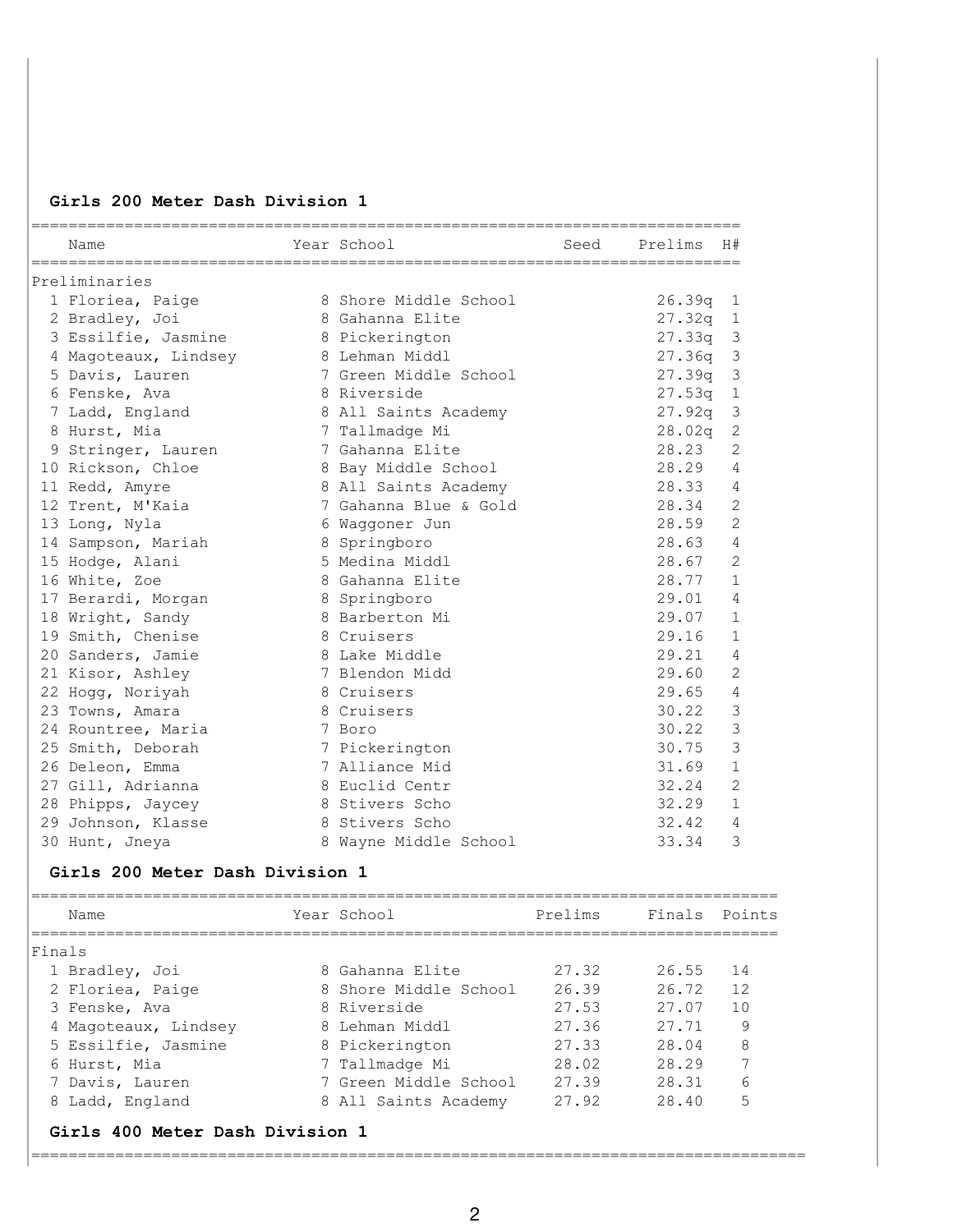| Name            | Year School     | Seed | Finals H# Points |  |
|-----------------|-----------------|------|------------------|--|
| 1 Bradley, Joi  | 8 Gahanna Elite |      | 58.81 3 14       |  |
| 2 Brennan, Abby | 8 Berkshire Mi  |      | $1:01.68$ 3 12   |  |

## **....Girls 400 Meter Dash Division 1**

| 3 Alexander, Ava   | 7 Riverside           | 1:01.69 | 3              | 10             |
|--------------------|-----------------------|---------|----------------|----------------|
| 4 Berrios, Anika   | 8 Lake Middle         | 1:02.43 | 2              | 9              |
| 5 Hurst, Mia       | 7 Tallmadge Mi        | 1:03.19 | 2              | 8              |
| 6 Space, Ciara     | 8 Marietta Mid        | 1:04.89 | 2              | 7              |
| 7 Sanders, Jamie   | 8 Lake Middle         | 1:04.93 | $\overline{2}$ | 6              |
| 8 Audrey, Cook     | 7 Dublin Grizz        | 1:05.08 | $\mathbf{1}$   | 5              |
| 9 Arndt, Haley     | 7 Springboro          | 1:05.39 | 3              | $\overline{4}$ |
| 10 Massmann, Megan | 8 Gahanna Elite       | 1:06.19 | 3              | 3              |
| 11 Ladd, England   | 8 All Saints Academy  | 1:06.65 | $\mathbf 1$    | 2              |
| 12 Stalder, Casey  | 7 Jackson Memo        | 1:06.86 | $\overline{2}$ | 1              |
| 13 Muterspaw, Emma | 8 Clinton-Mass        | 1:07.38 | $\overline{2}$ |                |
| 14 Towns, Amara    | 8 Cruisers            | 1:07.46 | 1              |                |
| 15 Kisor, Ashley   | 7 Blendon Midd        | 1:07.57 | 2              |                |
| 16 Klein, Morgan   | 8 Avon Middle School  | 1:08.00 | 3              |                |
| 17 Iding, Ava      | 8 Springboro          | 1:08.06 | 3              |                |
| 18 Jackson, Maryah | 8 Wayne Middle School | 1:08.08 | 1              |                |
| 19 Boddie, Zora    | 8 Stivers Scho        | 1:10.35 | 2              |                |
| 20 Long, Nyla      | 6 Waqqoner Jun        | 1:18.89 |                |                |

### **Girls 800 Meter Run Division 1**

|    | Name                | Year School           | Seed | Finals  | Points         |
|----|---------------------|-----------------------|------|---------|----------------|
|    | 1 Istnick, Sofia    | 7 Jackson Memo        |      | 2:29.78 | 14             |
|    | 2 Bauer, Alex       | 8 Lake Center         |      | 2:30.39 | 12             |
|    | 3 Spalding, Lydia   | 8 Austintown M        |      | 2:31.81 | 10             |
|    | 4 Space, Ciara      | 8 Marietta Mid        |      | 2:33.61 | 9              |
|    | 5 Berrios, Anika    | 8 Lake Middle         |      | 2:34.16 | 8              |
|    | 6 Saxton, Emoni     | 6 New Albany M        |      | 2:34.28 |                |
| 7  | Stephens, Montana   | 7 Sidney Middl        |      | 2:35.83 | 6              |
|    | 8 Campbell, Cydne   | 8 Wayne Middle School |      | 2:39.05 | 5              |
| 9  | Marcum, Taylor      | 7 Gahanna Blue & Gold |      | 2:39.51 | $\overline{4}$ |
|    | 10 Hartman, Grace   | 7 Oakwood Junior High |      | 2:40.06 | 3              |
| 11 | Muterspaw, Emma     | 8 Clinton-Mass        |      | 2:41.76 | 2              |
|    | 12 Campbell, Lauren | 7 Springboro          |      | 2:42.15 |                |
|    | 13 Bacchus, Jayda   | 7 Euclid Centr        |      | 2:43.02 |                |
|    | 14 Henning, Riley   | 8 Springboro          |      | 2:48.58 |                |
|    | 15 Schwartz, Julia  | 8 Alliance Mid        |      | 2:49.42 |                |
|    | 16 Wishnok, Miranda | 8 Springboro          |      | 2:50.27 |                |
|    | 17 Blamer, Tora     | 7 Hastings Mid        |      | 2:59.66 |                |

### **Girls 1600 Meter Run Division 1**

| Name                 | Year School           | Seed | Finals Points |    |
|----------------------|-----------------------|------|---------------|----|
| 1 Dennison, Savannah | 6 Memorial Jun        |      | $5:17.82$ 14  |    |
| 2 Madison, Madelynn  | 8 Medina Highland     |      | 5:26.04       | 12 |
| 3 Bauer, Alex        | 8 Lake Center         |      | 5:26.97       | 10 |
| 4 Hartman, Grace     | 7 Oakwood Junior High |      | 5:30.95       |    |
| 5 Berrios, Anika     | 8 Lake Middle         |      | 5:37.09       |    |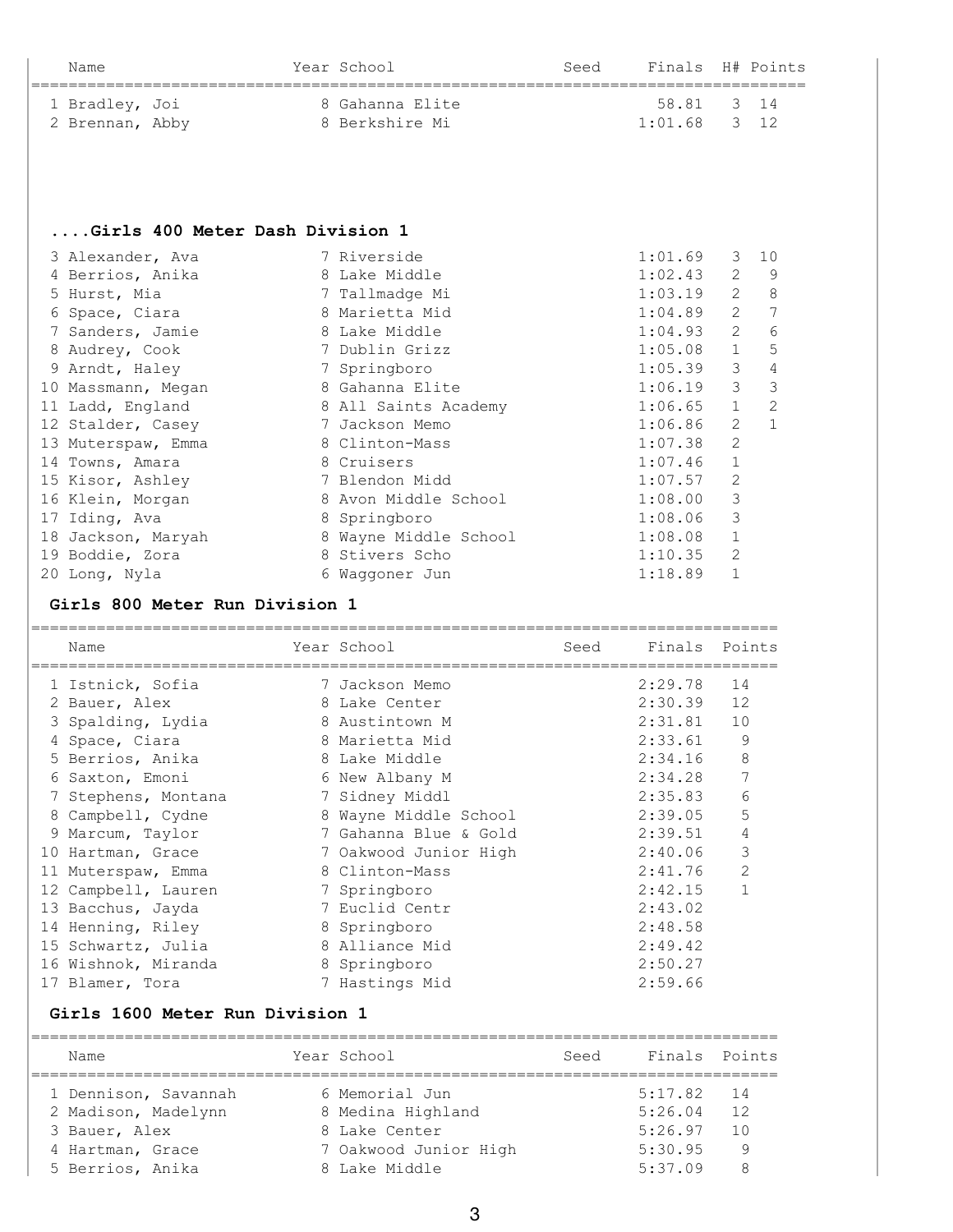| 6 Bannister, Audrey | 8 Davis Middle School | 5:41.14<br>7              |
|---------------------|-----------------------|---------------------------|
| 7 Saxton, Emoni     | 6 New Albany M        | 5:41.56<br>- 6            |
| 8 Cox, Emma         | 8 Medina Highland     | 5:49.64<br>$-5$           |
| 9 Delahanty, Seirra | 7 Lake Middle         | 5:59.17<br>$\overline{4}$ |

## **....Girls 1600 Meter Run Division 1**

| 10 Hunt, Katrina     | 7 Tallmadge Mi        | 5:59.48<br>- 3 |
|----------------------|-----------------------|----------------|
| 11 Stephens, Montana | 7 Sidney Middl        | 5:59.84<br>- 2 |
| 12 Clay, Meredith    | 7 Gahanna Blue & Gold | 6:02.51<br>-1  |
| 13 Bacchus, Jayda    | 7 Euclid Centr        | 6:14.99        |

## **Girls 3200 Meter Run Division 1**

| Name                 | Year School           | Seed | Finals Points |    |
|----------------------|-----------------------|------|---------------|----|
| 1 Dennison, Savannah | 6 Memorial Jun        |      | 11:21.28      | 14 |
| 2 Madison, Madelynn  | 8 Medina Highland     |      | 11:52.78      | 12 |
| 3 Wunderlin, Elise   | 8 Gahanna Blue & Gold |      | 12:36.45      | 10 |
| 4 Adams, Charlotte   | 8 Walnut Hills        |      | 12:52.68      | 9  |
| 5 Cox, Emma          | 8 Medina Highland     |      | 12:55.06      | 8  |
| 6 Roach, Jane        | 7 Avon Middle School  |      | 12:56.96      |    |
| 7 Smith, Meadow      | 8 Avon Middle School  |      | 12:58.53      | 6  |
| 8 Saylor, Megan      | 7 Springboro          |      | 13:13.54      | 5  |
|                      |                       |      |               |    |

#### **Girls 100 Meter Hurdles Division 1**

| Name                     | Year School           | Seed | Prelims    | H#  |
|--------------------------|-----------------------|------|------------|-----|
| Preliminaries            |                       |      |            |     |
| 1 Amlin, Chloe           | 8 Rapid Run Mi        |      | $17.41q$ 2 |     |
| 2 Frye, Noel             | 8 Olentangy Be        |      | $17.62q$ 1 |     |
| 3 Walker, Abigail        | 8 East Musking        |      | $18.71q$ 2 |     |
| 4 Milligan, Maeve        | 8 Bay Middle School   |      | $18.78q$ 2 |     |
| 5 Massmann, Megan        | 8 Gahanna Elite       |      | 19.12q     |     |
| 6 Pallaci, Jenna         | 8 Genoa Middle        |      | $19.25q$ 2 |     |
| 7 Schneider, Gracie      | 8 Boro                |      | 20.11q     | - 2 |
| 8 Petersen, Autumn       | 8 Wayne Middle School |      | $20.69q$ 2 |     |
| 9 Gill, Adrianna         | 8 Euclid Centr        |      | 20.90      |     |
| 10 Blamer, Tora          | 7 Hastings Mid        |      | 21.28      |     |
| -- Hinderlong, Jhonnalyn | 8 Olentangy Be        |      | DO         |     |

### **Girls 100 Meter Hurdles Division 1**

| Name                | Year School           | Prelims | Finals | Points |        |
|---------------------|-----------------------|---------|--------|--------|--------|
| Finals              |                       |         |        |        |        |
| 1 Frye, Noel        | 8 Olentangy Be        | 17.62   | 16.99  | 14     |        |
| 2 Walker, Abigail   | 8 East Musking        | 18.71   | 17.08  | 12     | 17.076 |
| 3 Amlin, Chloe      | 8 Rapid Run Mi        | 17.41   | 17.08  | 10     | 17.080 |
| 4 Milligan, Maeve   | 8 Bay Middle School   | 18.78   | 18.47  | 9      |        |
| 5 Massmann, Megan   | 8 Gahanna Elite       | 19.12   | 18.77  | 8      |        |
| 6 Pallaci, Jenna    | 8 Genoa Middle        | 19.25   | 19.04  |        |        |
| 7 Schneider, Gracie | 8 Boro                | 20.11   | 19.87  | 6      |        |
| 8 Petersen, Autumn  | 8 Wayne Middle School | 20.69   | 20.10  | 5      |        |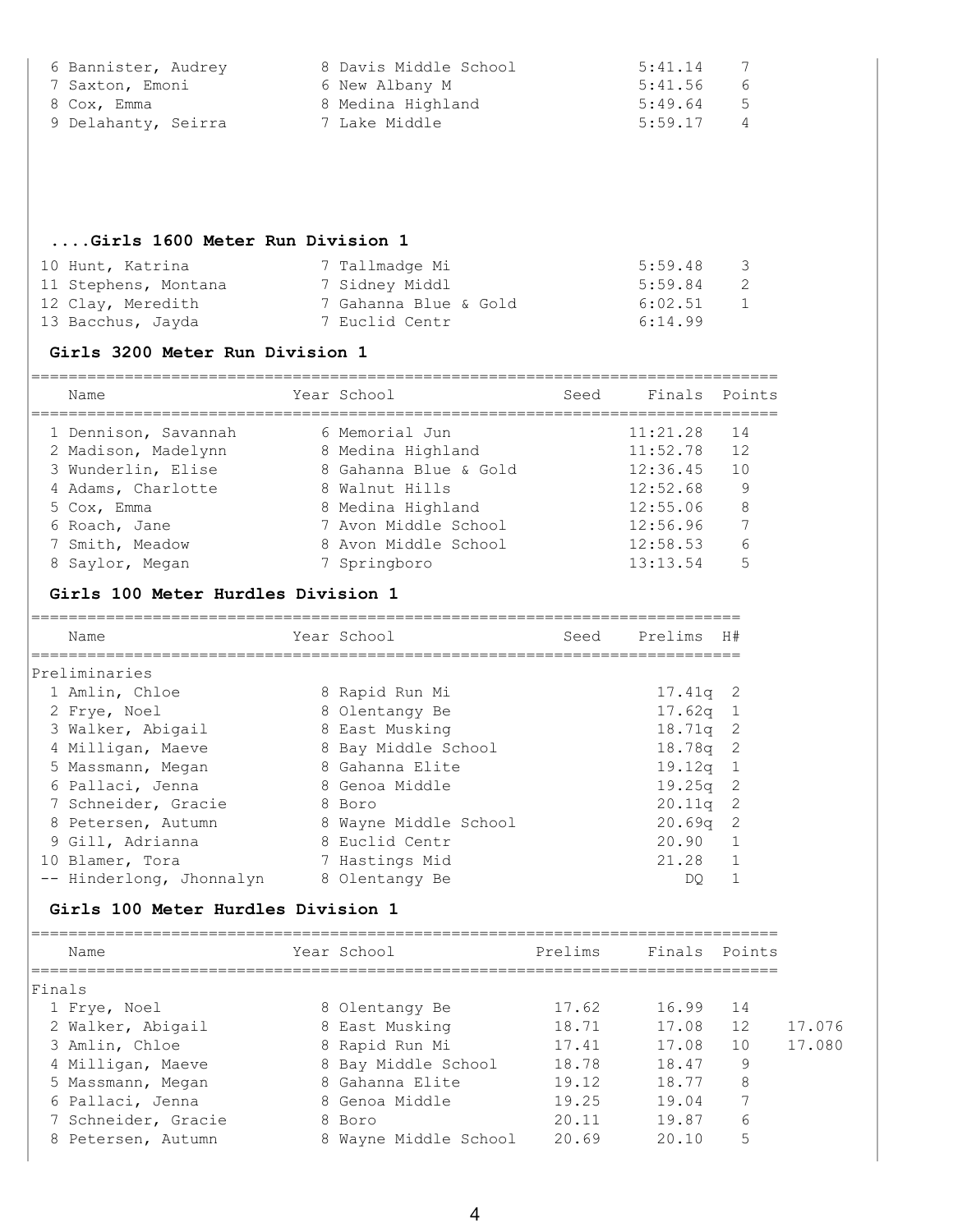### **Girls 200 Meter Hurdles Division 1**

| Name                 | Year School          | Seed | Finals H# Points |  |
|----------------------|----------------------|------|------------------|--|
| 1 Goodelle, Juilette | 8 Avon Middle School |      | 31.26 1 14       |  |

## **....Girls 200 Meter Hurdles Division 1**

| 2 Walker, Abigail       | 8 East Musking        | 31.40 |                | 12             |
|-------------------------|-----------------------|-------|----------------|----------------|
| 3 Tate, Jocelyn         | 8 Pickerington        | 31.77 | $\overline{2}$ | 10             |
| 4 Zahursky, Natasha     | 8 Riverside           | 32.34 | 2              | -9             |
| 5 Frasier, Alexis       | 8 Riverside           | 32.52 | 2              | - 8            |
| 6 Mandy, Cayla          | 8 Alliance Mid        | 33.04 | $\mathbf{1}$   | $\overline{7}$ |
| 7 Hinderlong, Jhonnalyn | 8 Olentangy Be        | 33.11 | 2              | 6              |
| 8 Boddie, Zora          | 8 Stivers Scho        | 33.25 | $\mathbf{1}$   | -5             |
| 9 Patty, Brianna        | 8 Shore Junior High   | 34.52 | 2              | $\overline{4}$ |
| 10 Petersen, Autumn     | 8 Wayne Middle School | 34.71 | $\mathbf{1}$   | 3              |
| 11 Frye, Noel           | 8 Olentangy Be        | 34.80 | $\mathbf{1}$   | 2              |
| 12 Milne, Kalista       | 7 Cruisers            | 35.99 | 2              | $\overline{1}$ |
| 13 Schneider, Gracie    | 8 Boro                | 36.04 | 2              |                |
| 14 Blamer, Tora         | 7 Hastings Mid        | 40.51 | $\mathbf{1}$   |                |
| -- Johnson, Torri       | 7 Hilliard Her        | DO    | 2              |                |

### **Girls 4x100 Meter Relay Division 1**

| School<br>------------------                                  | Seed<br>____________________________      | Finals Points |    |        |
|---------------------------------------------------------------|-------------------------------------------|---------------|----|--------|
| 1 Gahanna Elite                                               |                                           | 51.80         | 14 |        |
| 1) Carter, C'Airra 8                                          | 2) White, Zoe 8                           |               |    |        |
| 3) Stringer, Lauren 7                                         | 4) Ward, Bella 7                          |               |    |        |
| 2 Pickerington Ridgeview                                      |                                           | 52.06         | 12 | 52.052 |
| 1) Moore, Semmie 8                                            | 2) Essilfie, Jasmine 8                    |               |    |        |
| 3) Mcclendon, Kayla 8                                         | 4) Tate, Jocelyn 8                        |               |    |        |
| 3 Avon Middle School                                          |                                           | 52.06         | 10 | 52.056 |
| 1) Snezek, Nyah 8                                             | 2) Enourato, Gabby 8                      |               |    |        |
| 3) Goodelle, Juilette 8                                       | 4) Geiger, Catie 8                        |               |    |        |
| 4 Genoa Middle School Central Oh                              |                                           | 52.62         | 9  |        |
| 1) Pallaci, Jenna 8                                           | 2) Themelaras, Skylar 8                   |               |    |        |
| 3) Guyo, Chi Chi 8                                            | 4) Johnson, Moriah 8                      |               |    |        |
| 5 Gahanna Blue & Gold                                         |                                           | 52.75         | 8  |        |
| 1) Johnson, Alexis 8                                          | 2) Trent, M'Kaia 7                        |               |    |        |
| 3) Trent, M'Kya 7                                             | 4) Thomas, Jordyn 8                       |               |    |        |
| 6 Wayne Middle School                                         |                                           | 53.46         | 7  |        |
| 1) Campbell, Cydne 8                                          | 2) Lynch, Sanai 7                         |               |    |        |
| 3) Floyd, Jayla 8                                             | 4) Hampton, Jordan 8                      |               |    |        |
| 7 Cruisers                                                    |                                           | 55.98         | 6  |        |
| 1) Hogg, Noriyah 8                                            | 2) Windfield, Danasha 8                   |               |    |        |
| 3) Smith, Chenise 8                                           | 4) Anthony, Emani 8                       |               |    |        |
| Girls 4x200 Meter Relay Division 1                            |                                           |               |    |        |
| School<br>======================<br>========================= | Seed<br>================================= | Finals Points |    |        |

| 1 Avon Middle School |                         | $1:49.51$ 14 |  |
|----------------------|-------------------------|--------------|--|
| 1) Enourato, Gabby 8 | 2) Goodelle, Juilette 8 |              |  |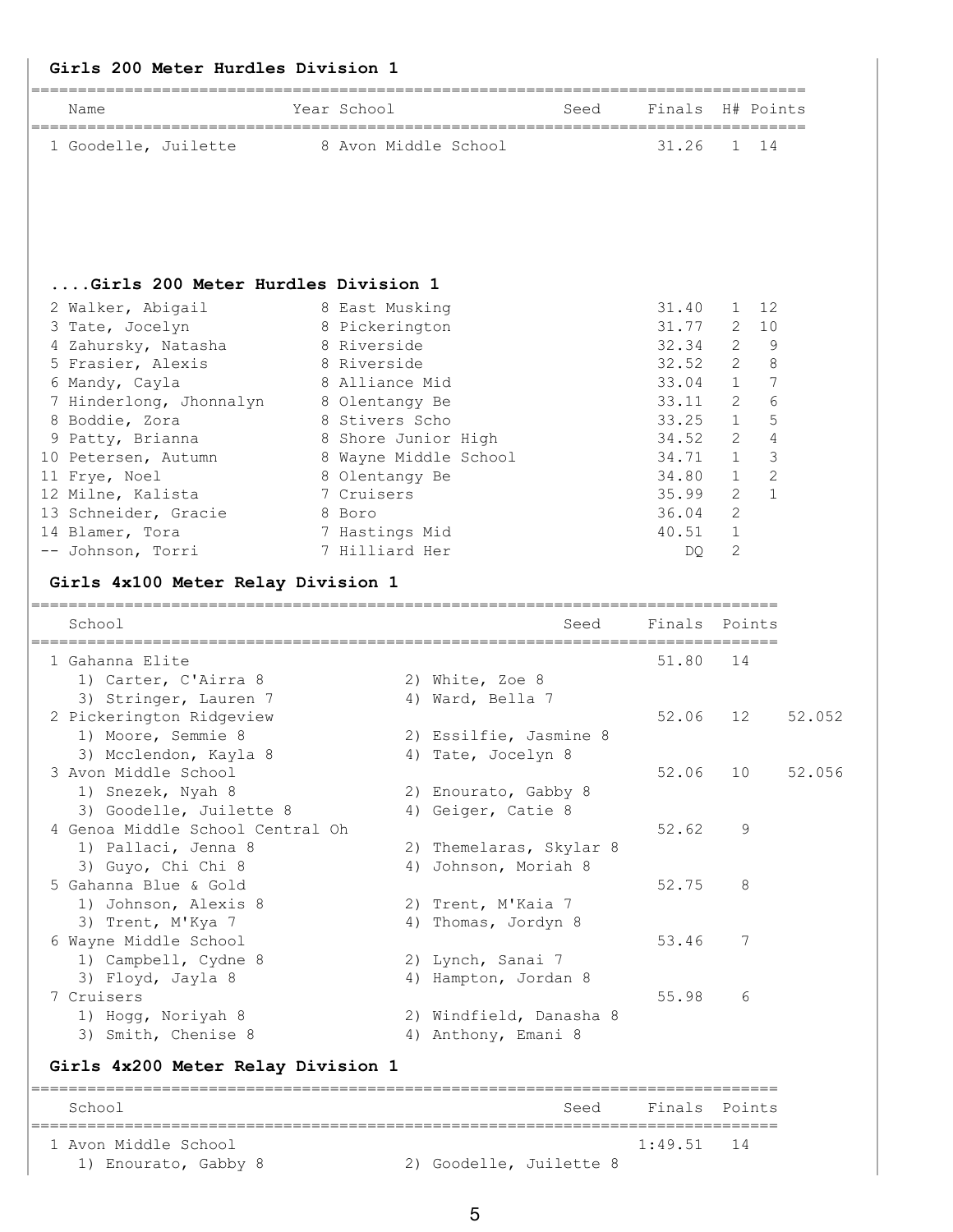| 3) Snezek, Nyah 8     | 4) Geiger, Catie 8  |              |  |
|-----------------------|---------------------|--------------|--|
| 2 Gahanna Elite       |                     | $1:49.64$ 12 |  |
| 1) Bradley, Joi 8     | 2) Ward, Bella 7    |              |  |
| 3) Carter, C'Airra 8  | 4) White, Zoe 8     |              |  |
| 3 Gahanna Blue & Gold |                     | $1:52.36$ 10 |  |
| 1) Johnson, Alexis 8  | 2) Thomas, Jordyn 8 |              |  |
| 3) Hunter, Faith 8    | 4) Trent, M'Kaia 7  |              |  |

#### **....Girls 4x200 Meter Relay Division 1**

| 4 Pickerington Ridgeview   |                        | 1:53.05 | - 9 |
|----------------------------|------------------------|---------|-----|
| 1) Tate, Jocelyn 8         | 2) Essilfie, Jasmine 8 |         |     |
| 3) Mcclendon, Kayla 8      | 4) Moore, Semmie 8     |         |     |
| 5 Riverside                |                        | 1:53.07 | - 8 |
| 1) Zahursky, Natasha 8     | 2) Fenske, Ava 8       |         |     |
| 3) Tarasevich, Elizabeth 8 | 4) Alexander, Ava 7    |         |     |
| 6 Wayne Middle School      |                        | 1:55.81 | 7   |
| 1) Hampton, Jordan 8       | 2) Floyd, Jayla 8      |         |     |
| 3) Willams, Shyla 8        | 4) Jones, Mylea 8      |         |     |
|                            |                        |         |     |

#### **Girls 4x400 Meter Relay Division 1**

================================================================================ School Seed Finals Points ================================================================================ 1 Riverside 4:25.03 14 1) Frasier, Alexis 8 2) Alexander, Ava 7 3) Tarasevich, Elizabeth 8 4) Scott, Isabel 7 2 Jackson Memorial Middle School 4:28.19 12 1) Nunley, Bridget 8 2) Stalder, Casey 7 3) Istnick, Sofia 7 (4) Henzel, Alyssa 7 3 Avon Middle School 4:36.35 10 1) Enourato, Gabby 8 2) Geiger, Catie 8 3) Klein, Morgan 8 4) Snezek, Nyah 8 4 Springboro 4:39.33 9 1) Iding, Ava 8 2) Berardi, Morgan 8 3) Arndt, Haley 7 4) Hurley, Bella 7 5 Wayne Middle School 4:42.83 8 1) Floyd, Jayla 8 2) Willams, Shyla 8 3) Grarica, Brianna 8 4) Jackson, Maryah 8

#### **Girls 4x800 Meter Relay Division 1**

================================================================================ School Seed Finals Points ================================================================================ 1 Gahanna Blue & Gold 11:02.97 14 1) Clay, Meredith 7 2) Vanhorsen, Alex 8 3) Wunderlin, Elise 8 4) Marcum, Taylor 7 2 Springboro 11:26.38 12 1) Henning, Riley 8 2) Wishnok, Miranda 8 3) Campbell, Lauren 7 (4) Saylor, Megan 7

#### **Girls High Jump Division 1**

| Name            |  | Year School           | Seed | Finals Points  |  |
|-----------------|--|-----------------------|------|----------------|--|
| 1 Hunter, Faith |  | 8 Gahanna Blue & Gold |      | $4 - 08.00$ 14 |  |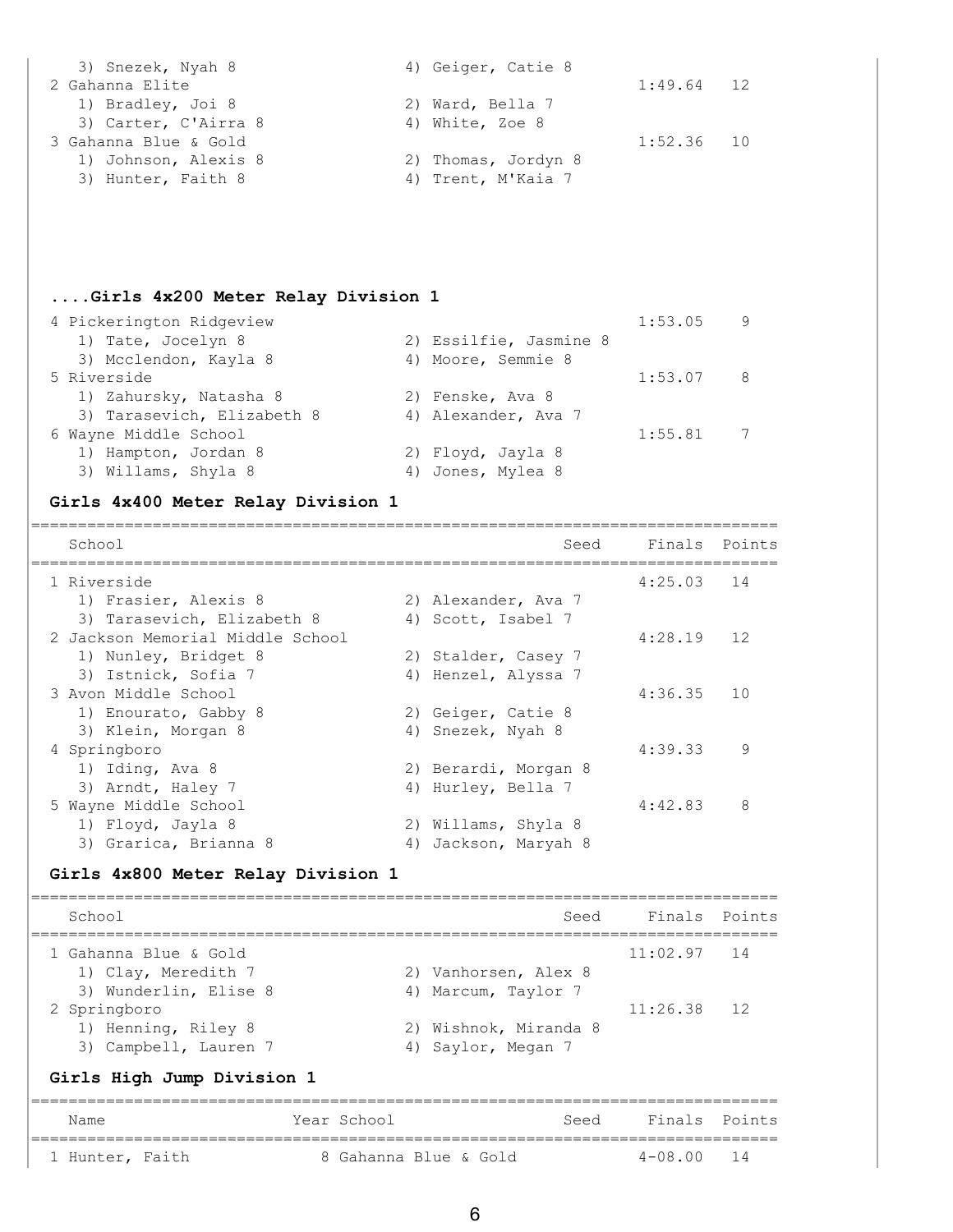| 2 Culver, Sophie     | 8 Olentangy Hy      | $4 - 06.00$  | 11   |
|----------------------|---------------------|--------------|------|
| 2 Zahursky, Natasha  | 8 Riverside         | $4 - 06.00$  | 11   |
| 4 Amlin, Chloe       | 8 Rapid Run Mi      | $4 - 04.00$  | 9    |
| 5 Rountree, Maria    | 7 Boro              | $4 - 02.00$  | 7.50 |
| 5 Milne, Kalista     | 7 Cruisers          | $4 - 02.00$  | 7.50 |
| 7 Patty, Brianna     | 8 Shore Junior High | $J4 - 02.00$ | 6    |
| 8 Intihar, Catherine | 7 Immaculate C      | $J4 - 02.00$ | 5    |
| 9 Grilliot, Mia      | 7 Beavercreek       | $4 - 00.00$  | 4    |
|                      |                     |              |      |

### **....Girls High Jump Division 1**

| -- Johnson, Klasse | 8 Stivers Scho | ΝH |
|--------------------|----------------|----|
| -- Hall, Danni     | 6 St Columban  | ΝH |

#### **Girls Pole Vault Division 1**

| Name                 | Year School          | Seed | Finals       | Points        |
|----------------------|----------------------|------|--------------|---------------|
| 1 Zurinsky, Chloe    | 8 Avon Middle School |      | $8 - 06.00$  | 14            |
| 2 Zeman, Brynn       | 8 Avon Middle School |      | J8-06.00     | 12            |
| 3 Ehmer, Carlee      | 8 Edon Middle School |      | $8 - 00.00$  | 10            |
| 4 Milligan, Maeve    | 8 Bay Middle School  |      | $J8 - 00.00$ | 9             |
| 5 Keeder, Kelsie     | 8 Dempsey Midd       |      | $J8 - 00.00$ | 8             |
| 6 Grilliot, Mia      | 7 Beavercreek        |      | $7 - 06.00$  | 7             |
| 7 Prentice, Abagaiyl | 8 Beavercreek        |      | $6 - 06.00$  | 5.50          |
| 7 Mathy, Emma        | 7 Olentangy Li       |      | $6 - 06.00$  | 5.50          |
| 9 Rengering, Julia   | 7 Beavercreek        |      | $J6 - 06.00$ | 4             |
| 10 Sproat, Caroline  | 8 Boro               |      | $6 - 00.00$  | 3             |
| Phillips, Mara       | Boro                 |      | $5 - 06.00$  | $\mathcal{L}$ |

### **Girls Long Jump Division 1**

| Name                                        | Year School                                | Seed | Finals Points |                |
|---------------------------------------------|--------------------------------------------|------|---------------|----------------|
| =======================<br>1 Floriea, Paige | -----------------<br>8 Shore Middle School |      | $16 - 06.50$  | 14             |
| 2 Rickson, Chloe                            | 8 Bay Middle School                        |      | $15 - 02.75$  | 12             |
| 3 Amlin, Chloe                              | 8 Rapid Run Mi                             |      | $14 - 11.00$  | 10             |
| 4 Halstead, Hannah                          | 7 Dempsey Midd                             |      | $14 - 01.00$  | 9              |
| 5 Carter, C'Airra                           | 8 Gahanna Elite                            |      | $13 - 07.00$  | 8              |
| 6 Mandy, Cayla                              | 8 Alliance Mid                             |      | $13 - 06.75$  |                |
| 7 Patty, Brianna                            | 8 Shore Junior High                        |      | $13 - 06.00$  | 6              |
| 8 Trent, M'Kya                              | 7 Gahanna Blue & Gold                      |      | $13 - 03.75$  | 5              |
| 9 Joseph, Ariana                            | 8 Avon Middle School                       |      | $12 - 11.25$  | $\overline{4}$ |
| 10 Hall, Danni                              | 6 St Columban                              |      | $12 - 09.25$  | 3              |
| 11 Phipps, Jaycey                           | 8 Stivers Scho                             |      | $12 - 06.00$  | $\overline{2}$ |
| 12 Milne, Kalista                           | 7 Cruisers                                 |      | $12 - 05.50$  | $\mathbf{1}$   |
| 13 Sampson, Mariah                          | 8 Springboro                               |      | $12 - 05.00$  |                |
| 14 Mathy, Emma                              | 7 Olentangy Li                             |      | $11 - 02.25$  |                |
| 15 Grilliot, Mia                            | 7 Beavercreek                              |      | $10 - 09.00$  |                |
| 16 Rengering, Julia                         | 7 Beavercreek                              |      | $9 - 10.00$   |                |
| -- Intihar, Catherine                       | 7 Immaculate C                             |      | ND            |                |
| -- Bacchus, Jayda                           | 7 Euclid Centr                             |      | <b>ND</b>     |                |
|                                             |                                            |      |               |                |

#### **Girls Shot Put Division 1**

### ================================================================================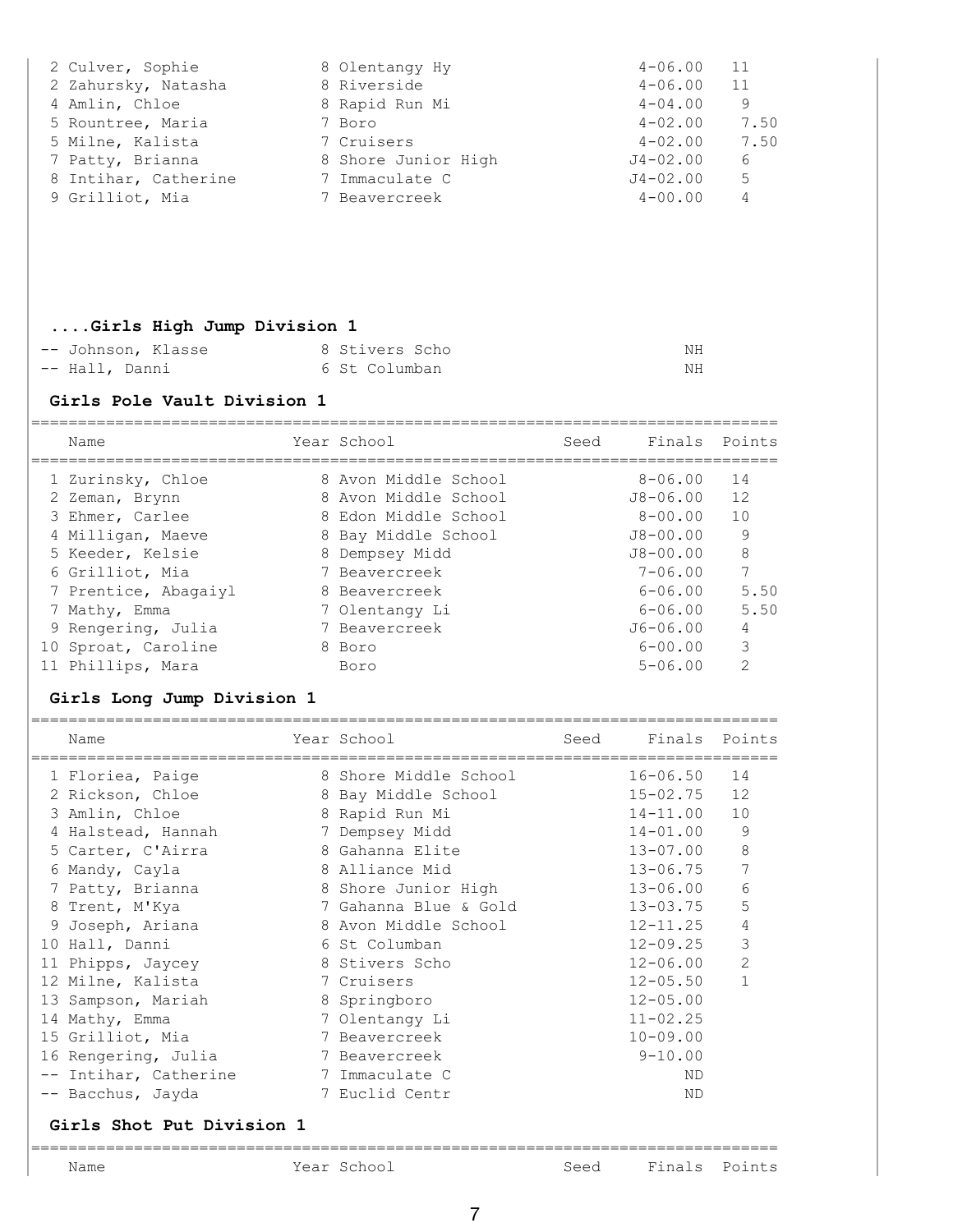| 1 Livingston, Amya   | 7 Harding Midd       | $39 - 00.00$ | 14 |
|----------------------|----------------------|--------------|----|
| 2 Rivers, Lia        | 7 Washington J       | $38 - 08.25$ | 12 |
| 3 Pickett, Tajiana   | 8 Perrysburg J       | $37 - 06.00$ | 10 |
| 4 Radcliffe, Molly   | 8 Avon Middle School | $36 - 04.50$ | 9  |
| 5 Frye, Noel         | 8 Olentangy Be       | $35 - 05.00$ | 8  |
| 6 Steward D1, Justus | 8 Wheelersburg       | $34 - 01.50$ | 7  |
| 7 Flusche, Savannah  | 8 Gahanna Elite      | $31 - 10.50$ | 6  |
| 8 Landingham, Sable  | 8 Shaker Heigh       | $31 - 05.00$ | 5  |
|                      |                      |              |    |

# **....Girls Shot Put Division 1**

| 9 Vargo, Meredith      | 8 Avon Middle School | $31 - 00.50$<br>$\overline{4}$             |
|------------------------|----------------------|--------------------------------------------|
| 10 Keeder, Kelsie      | 8 Dempsey Midd       | $30 - 06.50$<br>- 3                        |
| 11 Ayissi, Jennifer    | 8 Boro               | $\overline{\phantom{0}}^2$<br>$30 - 03.00$ |
| 12 Gossett, Carys      | 7 Marysville B       | $29 - 06.00$<br>- 1                        |
| 13 Smith, Kelsey       | 7 St Clairsvil       | $29 - 02.00$                               |
| 14 Sanford, Evangeline | 7 Hastings Mid       | $28 - 09.00$                               |
| 15 Houghton, Kylie     | 7 Boro               | $25 - 00.50$                               |

#### **Girls Discus Throw Division 1**

| Name                   | Year School          | Seed | Finals    | Points         |
|------------------------|----------------------|------|-----------|----------------|
| 1 Pickett, Tajiana     | 8 Perrysburg J       |      | $86 - 06$ | 14             |
| 2 Steward D1, Justus   | 8 Wheelersburg       |      | 86-04     | 12             |
| 3 Evanko, Jordan       | 8 North Royalt       |      | $84 - 10$ | 10             |
| 4 Flusche, Savannah    | 8 Gahanna Elite      |      | $83 - 06$ | 9              |
| 5 Radcliffe, Molly     | 8 Avon Middle School |      | $82 - 03$ | 8              |
| 6 Ayissi, Jennifer     | 8 Boro               |      | $81 - 02$ | 7              |
| 7 Strayer, Adriana     | 7 St Andrew School   |      | $80 - 01$ | 6              |
| 8 Livingston, Amya     | 7 Harding Midd       |      | $79 - 07$ | 5              |
| 9 Rivers, Lia          | 7 Washington J       |      | $73 - 05$ | 4              |
| 10 Keeder, Kelsie      | 8 Dempsey Midd       |      | $71 - 11$ | 3              |
| 11 Gossett, Carys      | 7 Marysville B       |      | $67 - 05$ | $\overline{2}$ |
| 12 Hargrave, Leah      | 6 All Saints Academy |      | $64 - 09$ | $\mathbf{1}$   |
| 13 Vargo, Meredith     | 8 Avon Middle School |      | $64 - 04$ |                |
| 14 Sanford, Evangeline | 7 Hastings Mid       |      | $63 - 08$ |                |
| 15 Landingham, Sable   | 8 Shaker Heigh       |      | $60 - 06$ |                |
| 16 Houghton, Kylie     | 7 Boro               |      | $54 - 01$ |                |
| 17 Gemberling, Miranda | 7 Dempsey Midd       |      | $52 - 08$ |                |

## **Boys 100 Meter Dash Division 1**

| Name                      | Year School           | Seed | Prelims H#   |  |
|---------------------------|-----------------------|------|--------------|--|
| Preliminaries             |                       |      |              |  |
| 1 Underwood, Jalil        | 8 Cruisers            |      | $11.75q$ 2   |  |
| 2 Roberts, Jaden          | 8 Wayne Middle School |      | 11.95q 1     |  |
| 3 Stewart, Seveon         | 8 Hilliard Heritage   |      | $12.13q$ 2   |  |
| 4 Chambers, Yarlen        | 8 Lima Middle School  |      | $12.33q - 3$ |  |
| 5 Ginn, Sylvester         | 8 Mansfield Mi        |      | $12.47q$ 1   |  |
| 6 Butler, Justin          | 8 Wayne Middle School |      | $12.52q$ 3   |  |
| 7 Watson, Josh            | 7 Springfield         |      | 12.57q 1     |  |
| 8 Landingham, Ii, Carlton | 7 Shaker Heigh        |      | $12.72q$ 3   |  |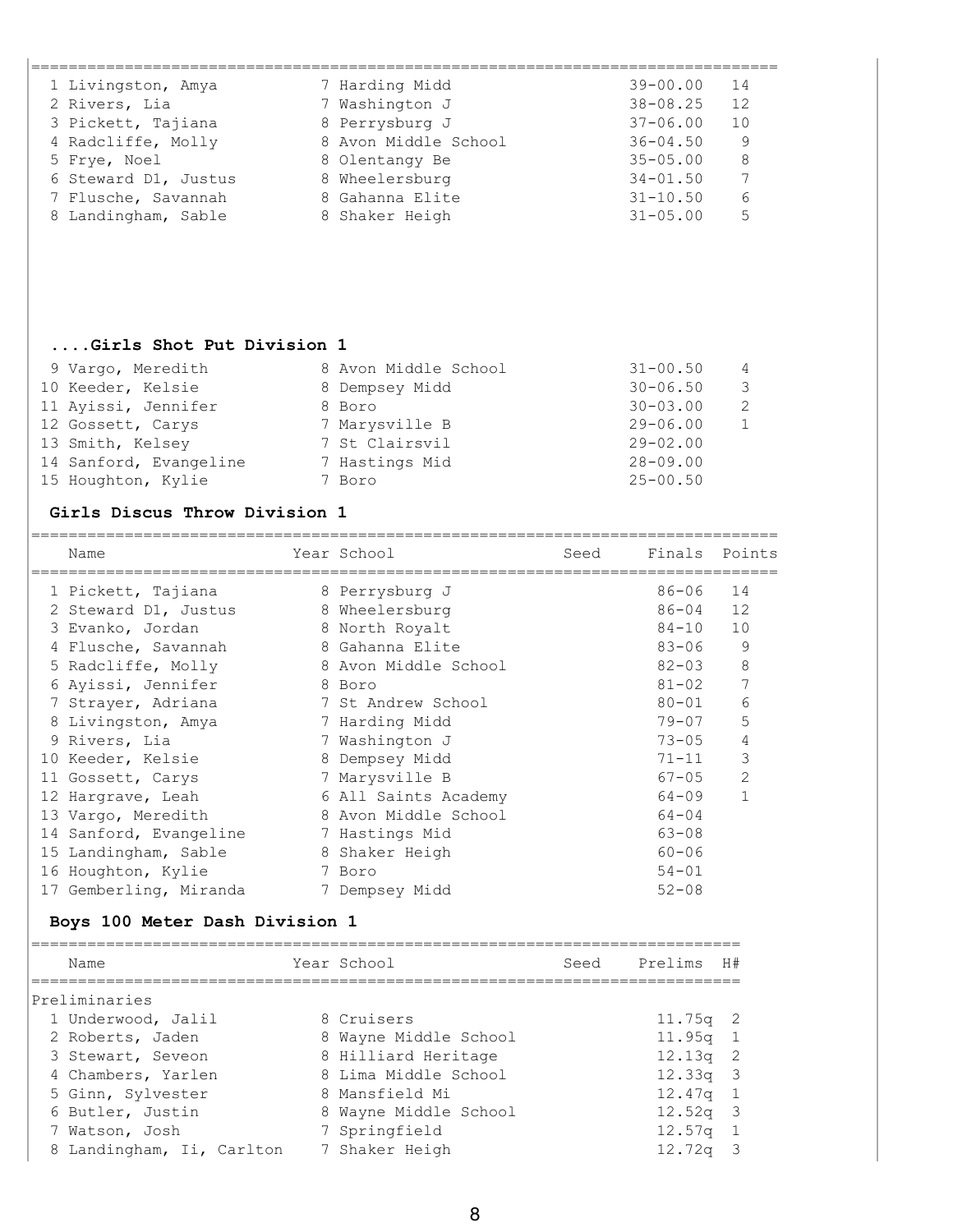| 9 Williams, Teejay  | 8 Lima Middle School | 12.87 |   |
|---------------------|----------------------|-------|---|
| 10 Wright, Terence  | 8 Northmont Mi       | 12.88 |   |
| 11 Rathburn, Hunter | 7 Cruisers           | 13.04 | 2 |
| 12 Arndt, Cam       | 7 Springboro         | 13.24 | 2 |
| 13 Mccarthy, Liam   | 8 Avon Middle School | 13.54 |   |
| 14 Brown, Chris     | 7 All Saints Academy | 13.87 |   |
| 15 Strader, Weston  | 6 South Amhers       | 14.25 | 3 |
| 16 Griffin, Diante  | 8 Lima Middle School | 15.23 |   |

# **Boys 100 Meter Dash Division 1**

|        | Name                      | Year School           | Prelims | Finals | Points         |
|--------|---------------------------|-----------------------|---------|--------|----------------|
| Finals |                           |                       |         |        |                |
|        | 1 Underwood, Jalil        | 8 Cruisers            | 11.75   | 11.86  | 14             |
|        | 2 Chambers, Yarlen        | 8 Lima Middle School  | 12.33   | 12.07  | 12             |
|        | 3 Stewart, Seveon         | 8 Hilliard Heritage   | 12.13   | 12.10  | 1 <sub>0</sub> |
|        | 4 Roberts, Jaden          | 8 Wayne Middle School | 11.95   | 12.13  | 9              |
|        | 5 Watson, Josh            | 7 Springfield         | 12.57   | 12.44  | 8              |
|        | 6 Landingham, Ii, Carlton | 7 Shaker Heigh        | 12.72   | 12.47  | 7              |
|        | 7 Butler, Justin          | 8 Wayne Middle School | 12.52   | 12.62  | 6              |
|        | 8 Ginn, Sylvester         | 8 Mansfield Mi        | 12.47   | 12 77  | 5              |

# **Boys 200 Meter Dash Division 1**

|    | Name                    | Year School           | Seed | Prelims    | H#             |
|----|-------------------------|-----------------------|------|------------|----------------|
|    |                         |                       |      |            |                |
|    | Preliminaries           |                       |      |            |                |
|    | 1 Case, Titan           | 8 Springboro          |      | $23.76q$ 1 |                |
|    | 2 Underwood, Jalil      | 8 Cruisers            |      | $24.04q$ 2 |                |
|    | 3 Stewart, Seveon       | 8 Hilliard Heritage   |      | 24.94q     | 1              |
|    | 4 Bonk, Chase           | 8 Green Middle School |      | 25.66a     | -2             |
|    | 5 Green, Rayshawn       | 7 Springfield         |      | 25.67q     | 2              |
|    | 6 Ibarra, Nick          | 8 Donnell Midd        |      | 25.87q     | -2             |
|    | 7 Ginn, Sylvester       | 8 Mansfield Mi        |      | 26.02a     | -3             |
|    | Landingham, Ii, Carlton | 7 Shaker Heigh        |      | 26.04q     | 3              |
|    | 9 Roberts, Don          | 8 Cruisers            |      | 26.23      | 3              |
|    | 10 Talley, Amere        | 7 Garfield Mid        |      | 26.54      | 2              |
| 11 | Lewins, Nate            | 7 La Muth Midd        |      | 26.60      | $\mathbf{1}$   |
|    | 12 Arndt, Cam           | 7 Springboro          |      | 26.86      | 3              |
|    | 13 Noaks, Aragon        | 8 Wayne Middle School |      | 27.31      | 1              |
|    | 14 Lutz, Anthony        | 8 Lima Middle School  |      | 27.63      | 3              |
|    | 15 Gipson, Nate         | 8 Lima Middle School  |      | 27.79      | 3              |
|    | 16 Allen, Carl          | 7 Cruisers            |      | 28.50      | $\overline{2}$ |
|    | 17 Strader, Weston      | 6 South Amhers        |      | 29.34      | 1              |

# **Boys 200 Meter Dash Division 1**

| Name               | Year School  | Prelims | Finals Points |     |
|--------------------|--------------|---------|---------------|-----|
| Finals             |              |         |               |     |
| 1 Case, Titan      | 8 Springboro | 23.76   | 23.78         | -14 |
| 2 Underwood, Jalil | 8 Cruisers   | 24 04   | 24 42         |     |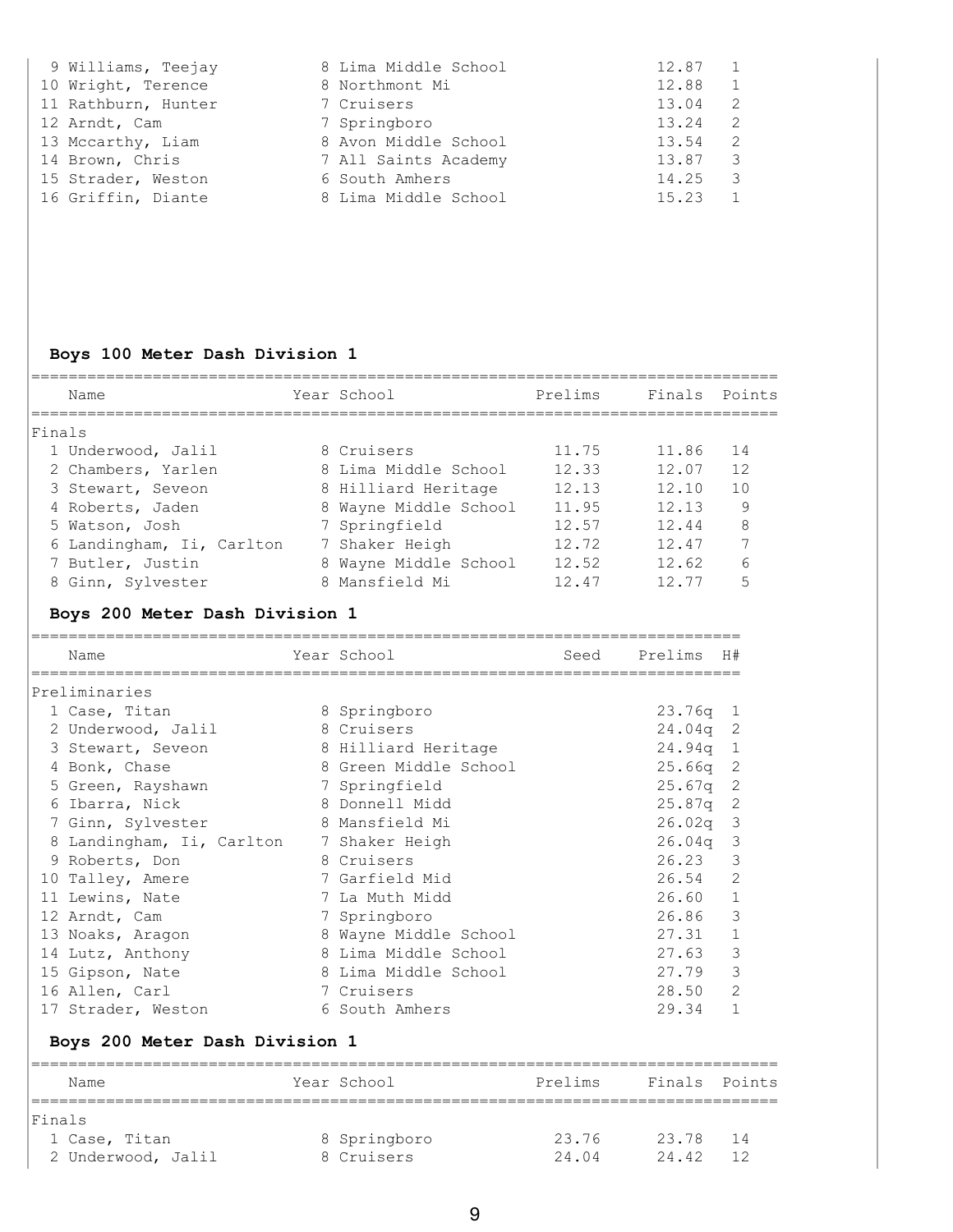| 3 Stewart, Seveon         | 8 Hilliard Heritage   | 24.94 | 25.07 | 10 |
|---------------------------|-----------------------|-------|-------|----|
| 4 Landingham, Ii, Carlton | 7 Shaker Heigh        | 26.04 | 25.32 | 9  |
| 5 Bonk, Chase             | 8 Green Middle School | 25.66 | 25.49 | 8  |
| 6 Ibarra, Nick            | 8 Donnell Midd        | 25.87 | 25.80 |    |
| 7 Green, Rayshawn         | 7 Springfield         | 25.67 | 25.85 | 6  |
| 8 Ginn, Sylvester         | 8 Mansfield Mi        | 26.02 | 26.15 | 5  |

# **Boys 400 Meter Dash Division 1**

| Name          | Year School  | Seed | Finals H# Points |  |
|---------------|--------------|------|------------------|--|
| 1 Case, Titan | 8 Springboro |      | 52.02 2 14       |  |

## **....Boys 400 Meter Dash Division 1**

| 2 Davis, G'Angelo  | 8 Lima Middle School  | 53.48   | 2             | 12             |
|--------------------|-----------------------|---------|---------------|----------------|
| 3 Banks, Jonathan  | 8 Nordonia Mid        | 54.47   | $\mathbf{1}$  | 10             |
| 4 Goodall, Tyler   | 7 Fairfield Mi        | 55.15   |               | - 9            |
| 5 Edwards, Robert  | 7 Springfield         | 55.79   | $\mathbf{1}$  | - 8            |
| 6 Davis, Kahari    | 8 Cruisers            | 56.08   |               | $\overline{7}$ |
| 7 Bowens, Cherod   | 7 All Saints Academy  | 57.58   |               | -6             |
| 8 Calhoun, Dongal  | 8 Lima Middle School  | 59.52   | 2             | - 5            |
| 9 Johnson, Kyle    | 8 Wayne Middle School | 59.90   | 2             | $\overline{4}$ |
| 10 Myers, Chase    | 7 Avon Middle School  | 1:01.20 | 2             | - 3            |
| 11 Gipson, Nate    | 8 Lima Middle School  | 1:03.42 | 2             | -2             |
| 12 Strader, Weston | 6 South Amhers        | 1:06.39 | $\mathcal{L}$ | $\overline{1}$ |

## **Boys 800 Meter Run Division 1**

| Name                    | Year School           | Seed | Finals Points |                |
|-------------------------|-----------------------|------|---------------|----------------|
| 1 Wallace, Garner       | 8 Pickerington        |      | 2:09.23       | 14             |
| 2 Smith, Parker         | 8 Springboro          |      | 2:09.55       | 12             |
| 3 Roby, Corbin          | 8 Austintown M        |      | 2:14.06       | 10             |
| 4 Kelley, Ryan          | 7 Jackson Memo        |      | 2:16.34       | 9              |
| 5 Myers, Chase          | 7 Avon Middle School  |      | 2:17.09       | 8              |
| 6 Johnson, Kyle         | 8 Wayne Middle School |      | 2:17.72       |                |
| 7 Hall, Deandre         | 8 Shaker Heigh        |      | 2:20.20       | 6              |
| 8 Storaci, Rohan        | 8 Wayne Middle School |      | 2:20.43       | 5              |
| 9 Penturf, Jack         | 8 Alliance Mid        |      | 2:20.46       | $\overline{4}$ |
| 10 Immel, Lucas         | 7 Jackson Memo        |      | 2:22.81       | 3              |
| 11 Davis, Kahari        | 8 Cruisers            |      | 2:27.54       | $\mathcal{L}$  |
| 12 Blaumeiser, Benjamin | 7 Van Buren Mi        |      | 2:30.12       |                |
| 13 Nesbit, Bane         | 7 Springboro          |      | 2:41.05       |                |

## **Boys 1600 Meter Run Division 1**

| Name                | Year School        | Seed | Finals Points |    |
|---------------------|--------------------|------|---------------|----|
| 1 Wallace, Garner   | 8 Pickerington     |      | 4:48.99       | 14 |
| 2 Castro, Noah      | 8 Winfield Mid     |      | 4:57.01       | 12 |
| 3 Hall, Deandre     | 8 Shaker Heigh     |      | 5:02.94       | 10 |
| 4 Roby, Corbin      | 8 Austintown M     |      | 5:04.53       | 9  |
| 5 Powers, Chase     | 8 Jackson Memo     |      | 5:06.75       | 8  |
| 6 Tariku, Nathanael | 8 Cruisers         |      | 5:10.34       |    |
| 7 Karas, Owen       | 8 St Agatha School |      | 5:10.91       | 6  |
|                     |                    |      |               |    |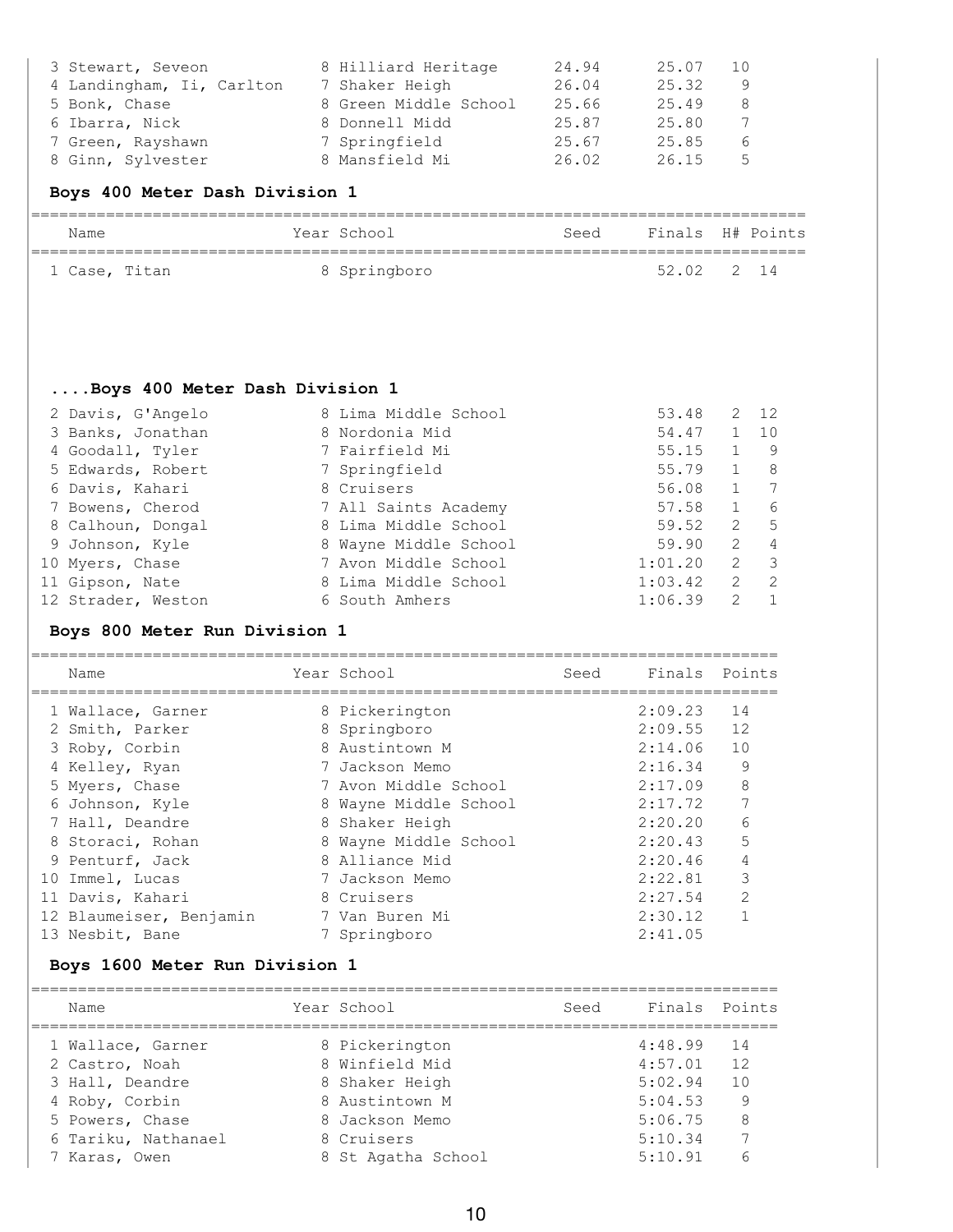| 8 Blaumeiser, Benjamin | 7 Van Buren Mi       | 5:12.88 | 5 |
|------------------------|----------------------|---------|---|
| 9 Gipson, Nate         | 8 Lima Middle School | 5:29.41 | 4 |
| 10 Nesbit, Bane        | 7 Springboro         | 5:46.78 | 3 |
| 11 Parrino, Angelo     | 6 Shaker Heigh       | 6:12.57 |   |
| 12 Aregood, Nikolas    | 8 Kettering Mi       | 6:15.11 |   |

### **Boys 3200 Meter Run Division 1**

| Name              | Year School    | Seed | Finals Points |       |
|-------------------|----------------|------|---------------|-------|
| 1 Castro, Noah    | 8 Winfield Mid |      | $10:43.85$ 14 |       |
| 2 Rodriguez, Rory | 8 Springboro   |      | 10:49.86      | -12   |
| 3 Hall, Deandre   | 8 Shaker Heigh |      | 11:20.00      | - 1 O |

#### **....Boys 3200 Meter Run Division 1**

| 4 Tariku, Nathanael | 8 Cruisers     | 11:33.09 | - 9 |
|---------------------|----------------|----------|-----|
| 5 Selby, Kyle       | 8 Olentangy Sh | 11:34.57 | -8  |
| 6 Williamson, Cole  | 8 Weisenborn M | 11:44.90 | 7   |
| 7 Parrino, Angelo   | 6 Shaker Heigh | 13:12.84 | 6   |
| -- Nesbit, Bane     | 7 Springboro   | DNF      |     |

## **Boys 110 Meter Hurdles Division 1**

| Name                | Year School           | Seed | Prelims    | H#  |
|---------------------|-----------------------|------|------------|-----|
| Preliminaries       |                       |      |            |     |
| 1 Reardon, Matthew  | 8 Mc Kinley Ju        |      | $16.00q$ 1 |     |
| 2 Ethridge, Michael | 8 Springboro          |      | $16.37q$ 2 |     |
| 3 Kendrick, Marcus  | 8 Wayne Middle School |      | $16.47q$ 2 |     |
| 4 Schuman, Quentin  | 8 Green Middle School |      | $17.30q$ 1 |     |
| 5 Ibarra, Nick      | 8 Donnell Midd        |      | $17.98q$ 2 |     |
| 6 Collier, Malachi  | 6 Lakeview Mid        |      | 18.32g     | - 1 |
| 7 Tyson, Dakota     | 8 Lima Middle School  |      | 19.35q     | - 1 |
| 8 Upshaw, Jaqaveous | 7 Lima Middle School  |      | 19.67q     | - 2 |
| 9 Barbour, Terrion  | 6 All Saints Academy  |      | 22.20      |     |
| -- Mullinax, Evan   | 8 Lake Middle         |      | DNF        |     |

# **Boys 110 Meter Hurdles Division 1**

|        | Name                              | Year School           | Prelims | Finals Points |           |
|--------|-----------------------------------|-----------------------|---------|---------------|-----------|
| Finals |                                   |                       |         |               |           |
|        | 1 Reardon, Matthew                | 8 Mc Kinley Ju        | 16.00   | 15.24         | 14        |
|        | 2 Ethridge, Michael               | 8 Springboro          | 16.37   | 16.08         | 12        |
|        | 3 Kendrick, Marcus                | 8 Wayne Middle School | 16.47   | 16.10         | 10        |
|        | 4 Schuman, Quentin                | 8 Green Middle School | 17.30   | 17.23         | 9         |
|        | 5 Collier, Malachi                | 6 Lakeview Mid        | 18.32   | 17.87         | 8         |
|        | 6 Ibarra, Nick                    | 8 Donnell Midd        | 17.98   | 17.93         | 7         |
|        | 7 Tyson, Dakota                   | 8 Lima Middle School  | 19.35   | 18.64         | 6         |
|        | 8 Upshaw, Jaqaveous               | 7 Lima Middle School  | 19.67   | 18.65         | 5         |
|        | Boys 200 Meter Hurdles Division 1 |                       |         |               |           |
|        | Name                              | Year School           | Seed    | Finals        | H# Points |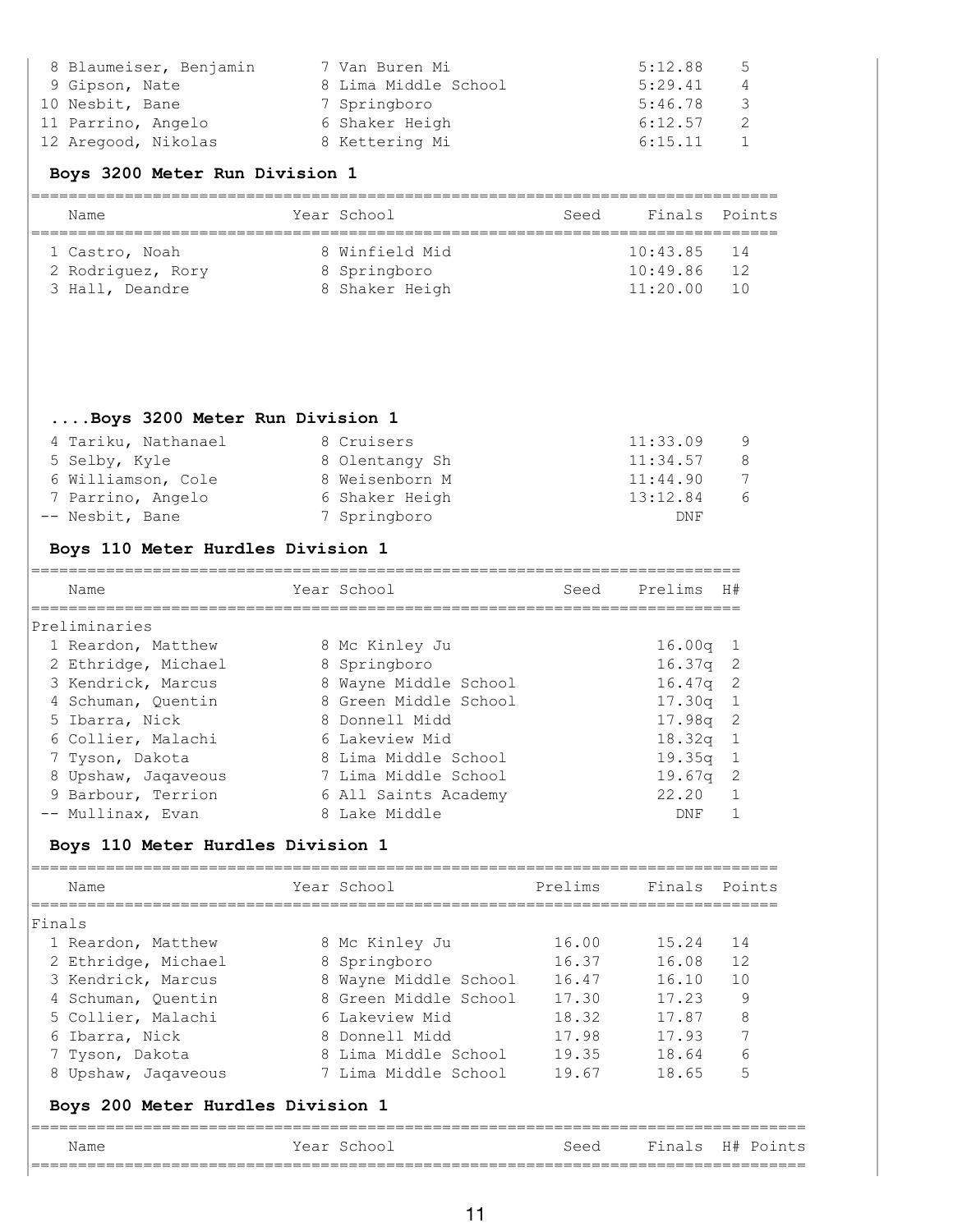| 1 Reardon, Matthew   | 8 Mc Kinley Ju        | 26.98 |                | $2 \quad 14$   |
|----------------------|-----------------------|-------|----------------|----------------|
| 2 Ethridge, Michael  | 8 Springboro          | 27.22 |                | 2 12           |
| 3 Ibarra, Nick       | 8 Donnell Midd        | 28.45 | 2              | 10             |
| 4 Kendrick, Marcus   | 8 Wayne Middle School | 28.87 | 2              | -9             |
| 5 Collier, Malachi   | 6 Lakeview Mid        | 28.98 | $\mathbf{1}$   | 8              |
| 6 Sublett, James     | 8 Avon Middle School  | 29.45 | $\overline{1}$ | -7             |
| 7 Putney, Elliott    | 8 La Muth Midd        | 29.59 | $\overline{2}$ | 6              |
| 8 Mcgowan, Keonte    | 8 Wayne Middle School | 29.63 | $\mathbf{1}$   | 5              |
| 9 Tyson, Dakota      | 8 Lima Middle School  | 29.73 | 2              | 4              |
| 10 Schuman, Quentin  | 8 Green Middle School | 29.86 | 1              | 3              |
| 11 Upshaw, Jaqaveous | 7 Lima Middle School  | 30.13 | $\mathbf{1}$   | 2              |
| 12 Biles, Raheem     | 6 All Saints Academy  | 31.48 | 2              | $\overline{1}$ |
| 13 Mcclure, Conner   | 8 Green Middle School | 31.61 |                |                |

#### **Boys 4x100 Meter Relay Division 1**

| School                      |    | Seed                   | Finals Points |    |
|-----------------------------|----|------------------------|---------------|----|
| 1 Lima Middle School        |    |                        | 46.61         | 14 |
| 1) Williams, Teejay 8       |    | 2) Mcmillian, Mizhir 8 |               |    |
| 3) Davis, G'Angelo 8        |    | 4) Chambers, Yarlen 8  |               |    |
| 2 Northmont Middle School   |    |                        | 47.24         | 12 |
| 1) Quansah, Phillip 8       |    | 2) Harewood, Deshaun 8 |               |    |
| 3) Wright, Terence 8        | 4) | Moore Jr., Roderick 8  |               |    |
| 3 Wayne Middle School       |    |                        | 47.45         | 10 |
| 1) Roberts, Jaden 8         |    | 2) Butler, Justin 8    |               |    |
| 3) Kendrick, Marcus 8       | 4) | Ham, Deandre 8         |               |    |
| 4 Springfield Middle School |    |                        | 47.72         | 9  |
| 1) Green, Rayshawn 7        |    | 2) Edwards, Robert 7   |               |    |
| 3) Groves, Tracey 7         | 4) | Watson, Josh 7         |               |    |
| 5 Cruisers                  |    |                        | 48.95         | 8  |
| 1) Underwood, Jalil 8       |    | 2) Allen, Carl 7       |               |    |
| 3) Rathburn, Hunter 7       | 4) | Roberts, Don 8         |               |    |
| 6 All Saints Academy        |    |                        | 53.36         | 7  |
| 1) Bowens, Cherod 7         |    | 2) Barbour, Terrion 6  |               |    |
| 3) Brown, Chris 7           | 4) | Biles, Raheem 6        |               |    |

#### **Boys 4x200 Meter Relay Division 1**

================================================================================ School Seed Finals Points ================================================================================ 1 Lima Middle School 1:43.19 14 1) Upshaw, Jaqaveous 7 2) Tyson, Dakota 8 3) Young, Da'varus 8 4) Williams, Teejay 8 2 La Muth Middle School 1:44.71 12 1) Lewins, Nate 7 2) Beach, Sullivan 8 3) Babcock, Trent 8 (4) Saunders, Deven 8 3 All Saints Academy 1:53.55 10 1) Biles, Raheem 6 2) Brown, Chris 7 3) Barbour, Terrion 6 (4) Bowens, Cherod 7 -- Wayne Middle School DQ 1) Noaks, Aragon 8 2) Ham, Deandre 8 3) Butler, Justin 8 4) Mcgowan, Keonte 8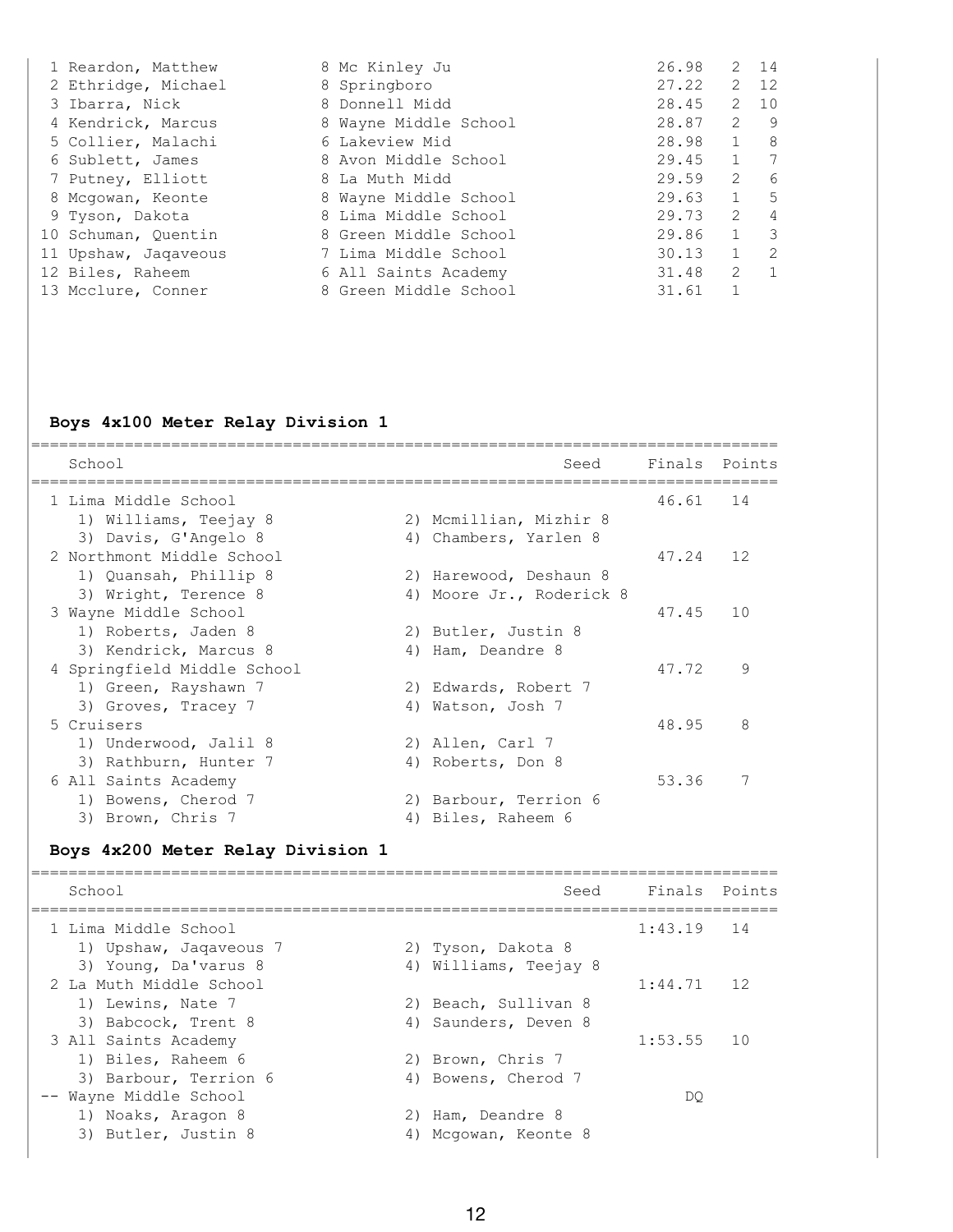#### **Boys 4x400 Meter Relay Division 1**

| School                  |    | Seed                  | Finals  | Points |
|-------------------------|----|-----------------------|---------|--------|
| 1 Springboro            |    |                       | 3:52.00 | 14     |
| 1) Smith, Parker 8      |    | 2) Arndt, Cam 7       |         |        |
| 3) Case, Titan 8        | 4) | Ethridge, Michael 8   |         |        |
| 2 Sidney Middle School  |    |                       | 3:56.14 | 12     |
| 1) Spangler, Curtis 8   |    | 2) Guinther, Braden 8 |         |        |
| 3) Brux, Isahia 8       | 4) | Watterson, Ian 8      |         |        |
| 3 La Muth Middle School |    |                       | 3:56.58 | 10     |
| 1) Putney, Ethan 8      |    | 2) Babcock, Trent 8   |         |        |
| 3) Putney, Elliott 8    | 4) | Zuber, Zebadiah 8     |         |        |
| 4 Wayne Middle School   |    |                       | 4:04.05 | 9      |
| 1) Ham, Deandre 8       | 2) | Bannorra, Zakary 7    |         |        |
| 3) Storaci, Rohan 8     | 4  | Johnson, Kyle 8       |         |        |
|                         |    |                       |         |        |

#### **Boys 4x800 Meter Relay Division 1**

| School                           | Seed               | Finals Points |  |
|----------------------------------|--------------------|---------------|--|
| 1 Hilliard Heritage              |                    | $9:22.77$ 14  |  |
| 1) Carney, Sean 8                | 2) Bower, Braden 8 |               |  |
| 3) Peck, Mason 7                 | 4) Nelles, Caleb 8 |               |  |
| 2 Jackson Memorial Middle School |                    | $9:23.95$ 12  |  |
| 1) Immel, Lucas 7                | 2) Powers, Chase 8 |               |  |
| 3) Young, Bailey 8               | 4) Kelley, Ryan 7  |               |  |
|                                  |                    |               |  |

#### **Boys High Jump Division 1**

================================================================================ Name The Year School Seed Finals Points ================================================================================ 1 Bower, Braden 8 Hilliard Heritage 5-02.00 14 2 Smith, Alex 7 Hilliard Heritage 5-00.00 12 3 Motton, John 8 Cruisers J5-00.00 10 4 Bonk, Chase 8 Green Middle School 4-10.00 9 5 Lutz, Anthony 8 Lima Middle School 4-06.00 8

#### **Boys Pole Vault Division 1**

| Name                | Year School           | Seed | Finals Points |    |
|---------------------|-----------------------|------|---------------|----|
| 1 Stokey, Max       | 8 North Canton        |      | $10 - 06.00$  | 14 |
| 2 Hill, David       | 8 Beavercreek         |      | $10 - 00.00$  | 12 |
| 3 Guinther, Braden  | 8 Sidney Middl        |      | J10-00.00     | 10 |
| 4 Srsic, Luka       | 8 Kilbourne Mi        |      | $9 - 00.00$   | 9  |
| 5 Watterson, Ian    | 8 Sidney Middl        |      | $J9 - 00.00$  | 8  |
| 6 Hill, Joseph      | 6 Beavercreek         |      | $8 - 06.00$   | 7  |
| 7 Sifferlin, Blake  | 7 Green Middle School |      | $7 - 06.00$   | 6  |
| 8 Jimenez, Steven   | 7 Beavercreek         |      | $J7 - 06.00$  | 5  |
| -- Pabon, Julian    | 8 Beavercreek         |      | ΝH            |    |
| -- Dehaven, Linciln | 8 Springboro          |      | ΝH            |    |
| -- Reed, Xavier     | 8 Springboro          |      | ΝH            |    |
| -- Mcclure, Conner  | 8 Green Middle School |      | ΝH            |    |
|                     |                       |      |               |    |

**Boys Long Jump Division 1**